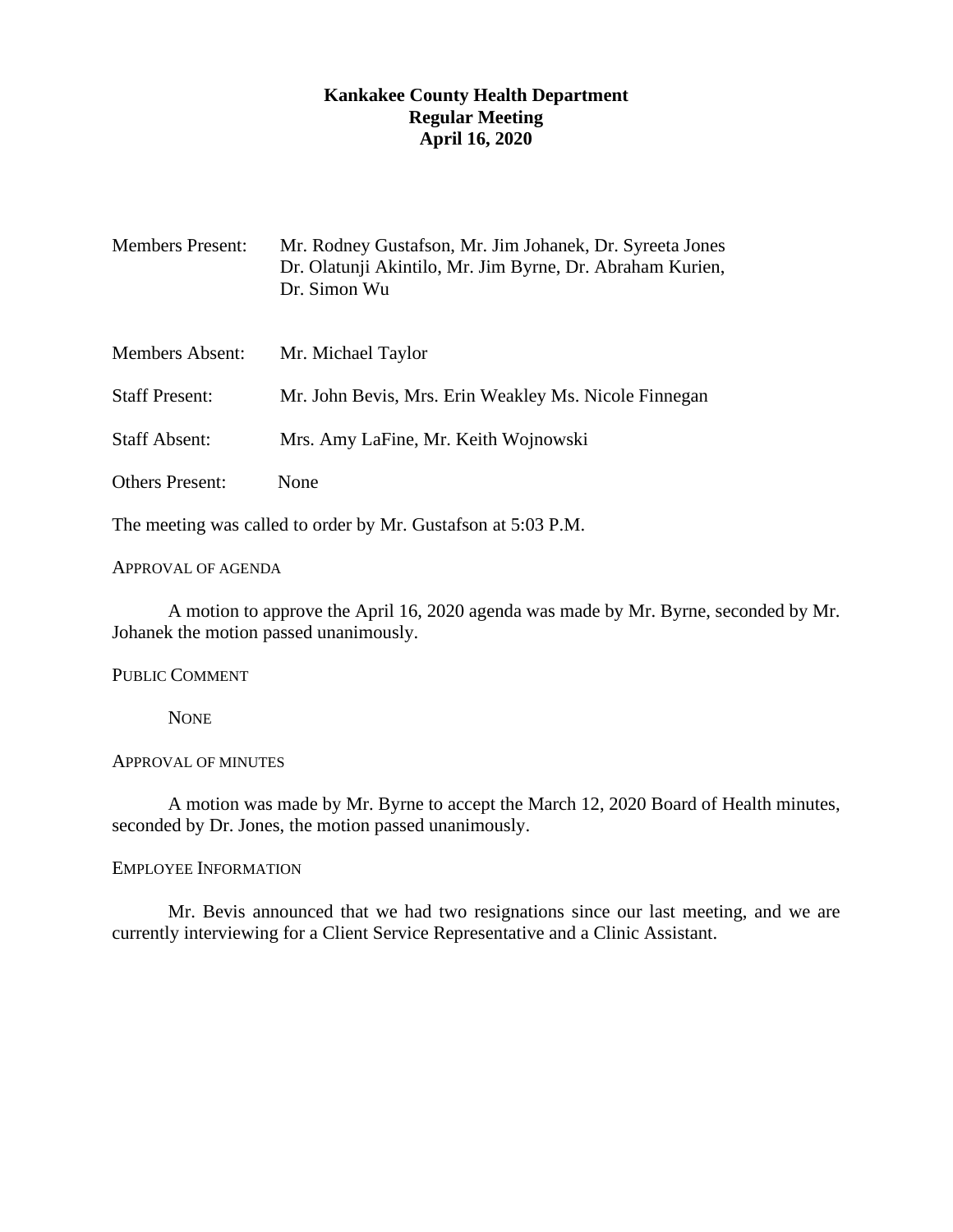### DIVISION REPORTS

*Client Services*

NONE

*Environmental Health* 

NONE

## *Administrator's Report*

Mr. Bevis updated the Board on the new HVAC unit that was replaced in the lobby. It was one of the oldest units that we had left in the building. We are happy to announce that the installation is complete, and the new unit is currently running well.

### ADMINISTRATIVE REPORTS

## *Financial Status*

Mrs. Weakley updated the Board on March 2020 financials, announcing that we have received \$147,000 in grant payments, but our clinical service dollars have begun to be reduced as expected during the Pandemic. We also expect almost no clinical money for April-May. We are currently at 22.06% for revenues and 31.70% for expenses, and we should be at 33% for the year. Our cash on hand is at \$2,424,609.30. We also have \$438,350.06 in outstanding accounts receivable due to us. Approximately 250K of that is from DHS (Case Management, WIC, Opioid, and Healthworks HRIF) and another \$150K from IDPH (the remainder of our smaller grants plus the Local Health Protection Grant, all the others included with the Comprehensive Grant). We also have another \$35K that is outstanding from DCFS and IPHA. Dr. Kurien made a motion approve March 2020 financials, seconded by Mr. Johanek, the motion passed unanimously.

### OLD BUSINESS

Mr. Bevis asked the Board if they had any questions regarding the current COVID-19 protocol and reviewed that at our last meeting in March, we were still at 0 cases and 0 deaths for the county. Currently, we are at 265 positive cases and 13 deaths, of which 180 are associated with long term care facilities. Mr. Bevis explained that our staff has been working very close with these facilities providing information on best practice and any tips we can provide to assist them in their efforts of stopping the spread. Our staff has also done a great job of updating our website, social media, including Facebook and Twitter, to keep the public informed as much as possible. Mr. Bevis then explained that our role as the Health Department is to be the front and center of all information so that there is a consistent message going out to the public. A recent request was asked regarding race and the amount of African American cases in the county. We are currently working on setting up testing in areas like Pembroke, so hospitals can go out and residents can receive testing. Mr. Gustafson asked Mr. Bevis if we had been asked for PPE and Mr. Bevis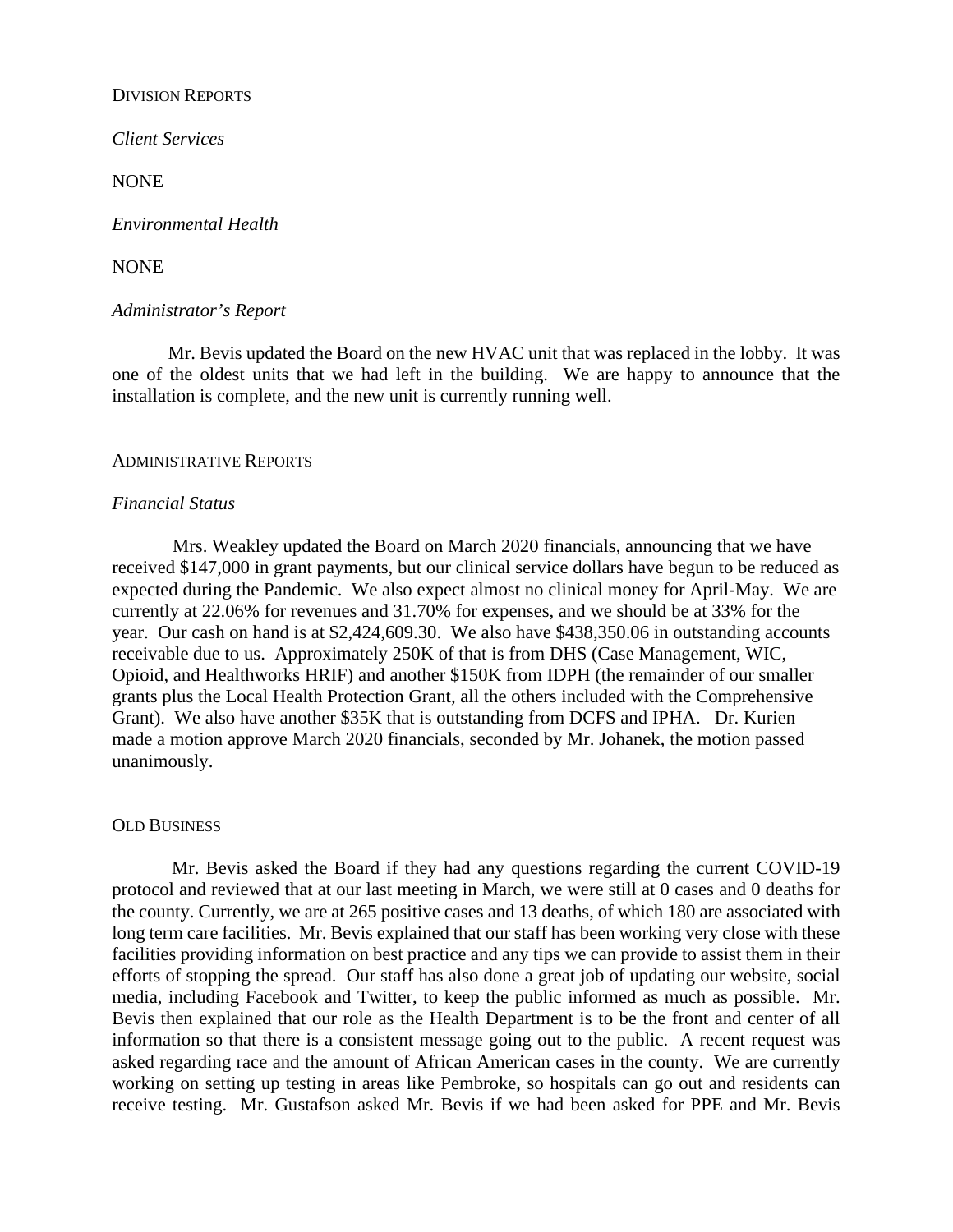explained our process for PPE and all the facilities that we have been supplying to. Mr. Bevis was then asked about Illinois re-opening plans and Mr. Bevis explained that he was unaware of specific dates at this time and we will have to wait for the Governor to unveil his plan. Mr. Bevis announced that Illinois recently sent out a grant through E -Grams for COVID-19 expenses and KCHD should receive \$73,343.00. We are hoping that is not the final amount based on the extra COVID expenses we have already taken on because there is still a lot of room for improvement.

Mr. Bevis also reminded the Board that his evaluation is currently on hold at this point until after the pandemic so that we can revisit the issue when there is time to reach out to the Executive Committee regarding a plan.

Mr. Bevis explained that Mr. Jurica gave his resignation and we were planning on trying to have a more formal exit party scheduled for him, however that is something that we will also have to revisit once things slow down.

Dr. Akintilo asked if the Health Department is currently doing any testing onsite for COVID-19 and Mr. Bevis explained that we are currently not a test site, however both hospitals are currently testing, as well as Midwest Express and Physicians Immediate Care.

#### NEW BUSINESS

Mr. Bevis introduced the FFCRA Act and how it applies to our employees. Prior to this act going into effect, we were approached in March by AFSCME regarding a contract that they wanted KCHD to agree to for all Union employees. The contract would provide above and beyond what the FFCRA includes for employees and Mr. Bevis explained that we did not have the staff or resources to support this contract. The Family First Care Recovery Act was set up by the Department of Labor and specifically states that Healthcare workers can be exempt from the act because their services are needed to help during this pandemic. Mr. Bevis felt that due to our limited staff and size of our Health Department, we would qualify as being exempt from the FFCRA because we are the lead agency responsible for investigating every COVID-19 case in Kankakee County. Mr. Bevis then explained to the Board that after consulting with Mr. Wheeler and Mr. Kramer, he was confident that the only possible solution for us to continue providing the citizens of Kankakee County the best support would be to exempt the Kankakee County Health Department from the FFCRA Act.

Mr. Bevis then explained that he did still want to protect his employees and would still be willing to provide the 10 full paid days if they or a member of their household tested positive for COVID-19 so that it would not create a hardship for them using their own time or having to take unpaid time. Mr. Bevis explained that he would be doing this for all Non-Union employees, and it was his hope to be able to provide the same benefits for all Union staff as well. After presenting this to the Union, they did not agree to accept our proposal and instead presented an almost identical version of their first proposal including 100% pay for up to 10 weeks for employees and the first three days paid even if employees test negative for COVID-19 which could then be used an unlimited amount of times between now and December 2020. Mr. Bevis also explained that private businesses would receive tax credits for employees who need to use the FFCRA and government agencies would not receive any tax credits to help cover expenses for their employees. Mr. Bevis felt there was no other option than to try and offer Union staff the same 10 paid days because the Kankakee County Health Department can't afford the people or resources to keep up with the pandemic if we do not have employees to help with ongoing investigations and to continue